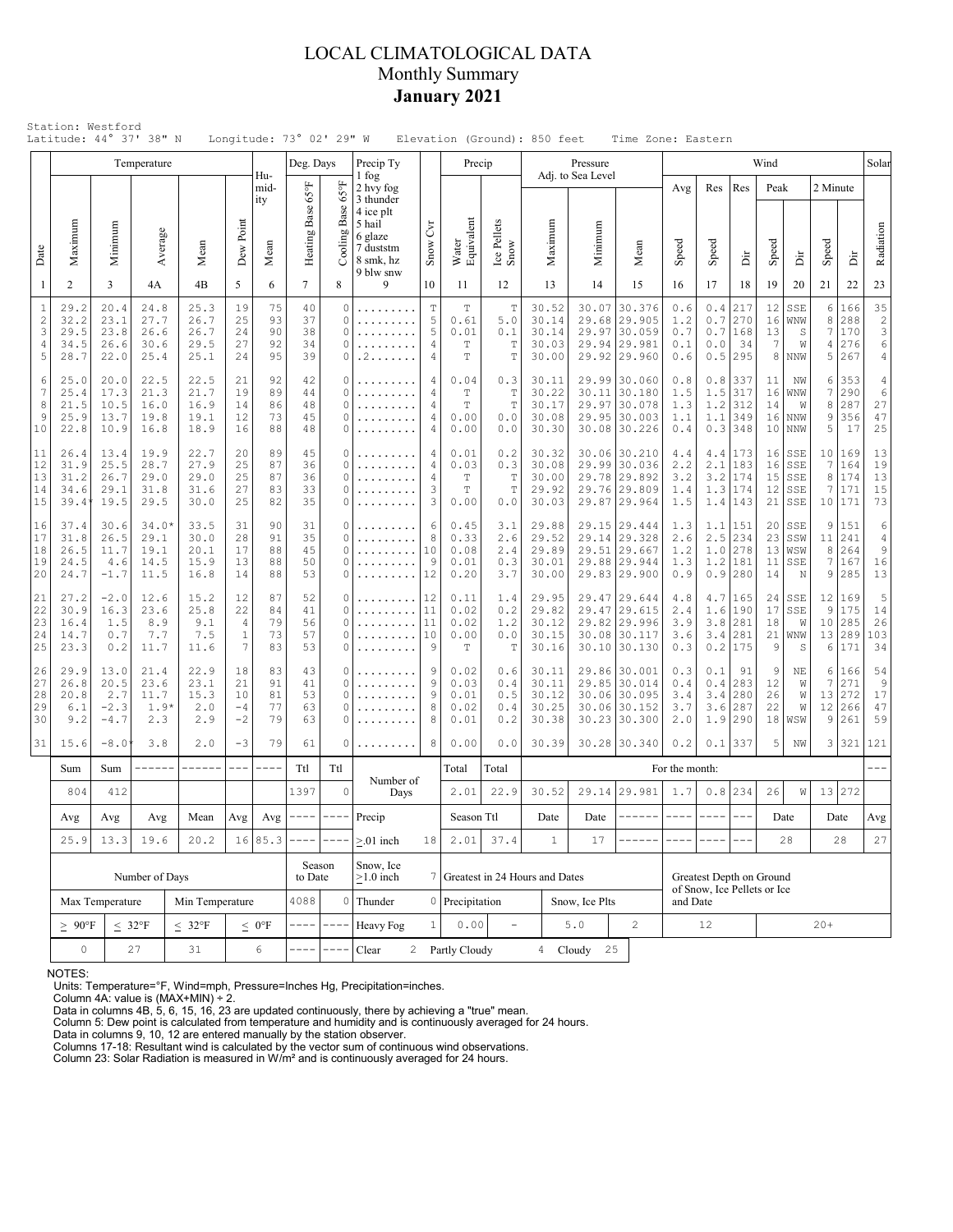## OBSERVATIONS AT 3-HOUR INTERVALS **January 2021: Westford**

|                                                          |                                                                                                                                                                                                                                                                                                                                                                                                                                                                  |                                                                                     |                                                              |                                              |                                              |                                              |                                                                                   | Wind                                                                                    |                                                                                               |                                                                      |                                                                         |                                                              |                                              |                                                           |                                              |                                                                                 | Wind                                                                             |                                                                      |                                                              |                                                                                        |                                                              |                                                   |                                              |                                                                                    |                                                                            | Wind                                                                                                                                                                    |                                                                    |
|----------------------------------------------------------|------------------------------------------------------------------------------------------------------------------------------------------------------------------------------------------------------------------------------------------------------------------------------------------------------------------------------------------------------------------------------------------------------------------------------------------------------------------|-------------------------------------------------------------------------------------|--------------------------------------------------------------|----------------------------------------------|----------------------------------------------|----------------------------------------------|-----------------------------------------------------------------------------------|-----------------------------------------------------------------------------------------|-----------------------------------------------------------------------------------------------|----------------------------------------------------------------------|-------------------------------------------------------------------------|--------------------------------------------------------------|----------------------------------------------|-----------------------------------------------------------|----------------------------------------------|---------------------------------------------------------------------------------|----------------------------------------------------------------------------------|----------------------------------------------------------------------|--------------------------------------------------------------|----------------------------------------------------------------------------------------|--------------------------------------------------------------|---------------------------------------------------|----------------------------------------------|------------------------------------------------------------------------------------|----------------------------------------------------------------------------|-------------------------------------------------------------------------------------------------------------------------------------------------------------------------|--------------------------------------------------------------------|
| Hour                                                     | Sunshine                                                                                                                                                                                                                                                                                                                                                                                                                                                         | Pressure                                                                            | Rainfall<br>rate                                             | Temperature                                  | Dew Point                                    | Humidity                                     | Direction                                                                         | Speed                                                                                   | Gust                                                                                          | Sunshine                                                             | Pressure                                                                | Rainfall<br>rate                                             | Temperature                                  | Dew Point                                                 | Humidity                                     | Direction                                                                       | Speed                                                                            | Gust                                                                 | Sunshine                                                     | Pressure                                                                               | Rainfall<br>rate                                             | Temperature                                       | Dew Point                                    | Humidity                                                                           | Direction                                                                  | Speed                                                                                                                                                                   | Gust                                                               |
|                                                          |                                                                                                                                                                                                                                                                                                                                                                                                                                                                  |                                                                                     |                                                              | JAN 01                                       |                                              |                                              |                                                                                   |                                                                                         |                                                                                               |                                                                      |                                                                         |                                                              | JAN 02                                       |                                                           |                                              |                                                                                 |                                                                                  |                                                                      |                                                              |                                                                                        |                                                              | JAN 03                                            |                                              |                                                                                    |                                                                            |                                                                                                                                                                         |                                                                    |
| 0 <sub>0</sub><br>03<br>06<br>09<br>12<br>15<br>18<br>21 | 30.39<br>0.00<br>21<br>82<br>0 <sub>0</sub><br>0<br>0<br>16<br>0<br>0.00<br>79<br>0 <sub>0</sub><br>30.45<br>24<br>18<br>0<br>0<br>30.47<br>77<br>05<br>$\circ$<br>0.00<br>24<br>18<br>30.51<br>0.00<br>20<br>3<br>42<br>25<br>20<br>78<br>30.45<br>141<br>0.00<br>29<br>19<br>23<br>4<br>68<br>69<br>30.41<br>$\mathbb O$<br>0.00<br>28<br>18<br>66<br>30<br>30.31<br>0<br>0.00<br>24<br>18<br>77<br>30<br>0<br>30.17<br>26<br>19<br>74<br>17<br>3<br>0<br>0.00 |                                                                                     |                                                              |                                              |                                              |                                              | 0<br>3<br>$1\,$<br>$\sqrt{6}$<br>$\sqrt{ }$<br>4<br>0<br>9                        | 0<br>0<br>$\circ$<br>9<br>9<br>0<br>0<br>0                                              | 30.07<br>29.91<br>29.70<br>29.69<br>29.77<br>29.92<br>30.04<br>30.10                          | 0.00<br>0.00<br>0.00<br>0.00<br>0.00<br>0.00<br>0.00<br>0.00         | 26<br>26<br>30<br>31<br>27<br>23<br>24<br>26                            | 22<br>24<br>28<br>30<br>25<br>21<br>22<br>24                 | 85<br>93<br>94<br>95<br>93<br>93<br>93<br>93 | <sub>1</sub> 10<br>10<br>14<br>18<br>27<br>30<br>05<br>29 | 0<br>0<br>0<br>1<br>4<br>3<br>1<br>0         | 0<br>0<br>11<br>5<br>12<br>10<br>4<br>0                                         | 0<br>0<br>0<br>5<br>18<br>14<br>0<br>0                                           | 30.13<br>30.14<br>30.12<br>30.13<br>30.05<br>29.98<br>30.01<br>30.01 | 0.00<br>0.00<br>0.00<br>0.00<br>0.00<br>0.00<br>0.00<br>0.00 | 26<br>25<br>25<br>25<br>28<br>29<br>28<br>28                                           | 24<br>23<br>23<br>23<br>25<br>26<br>25<br>26                 | 93, 28<br>93<br>93 <br>90<br>86<br>87<br>89<br>92 | 32<br>32<br>16<br>14<br>15<br>15<br>17       | 0<br>0<br>0<br>$\mathbf 1$<br>$\circ$<br>$\overline{c}$<br>$\mathbf 1$<br>$\Omega$ | 0<br>0<br>0<br>6<br>$\begin{array}{c} 0 \\ 6 \end{array}$<br>$10$<br>3     |                                                                                                                                                                         |                                                                    |
|                                                          |                                                                                                                                                                                                                                                                                                                                                                                                                                                                  |                                                                                     |                                                              | JAN 04                                       |                                              |                                              |                                                                                   |                                                                                         |                                                                                               |                                                                      |                                                                         |                                                              | JAN 05                                       |                                                           |                                              |                                                                                 |                                                                                  |                                                                      |                                                              |                                                                                        |                                                              | JAN 06                                            |                                              |                                                                                    |                                                                            |                                                                                                                                                                         |                                                                    |
| 00<br>03<br>06<br>09<br>12<br>15<br>18<br>21             | 0<br>0<br>0<br>19<br>14<br>0<br>0                                                                                                                                                                                                                                                                                                                                                                                                                                | 0, 29.97<br>29.97<br>29.99<br>30.02<br>29.99<br>29.97<br>29.99<br>29.98             | 0.00<br>0.00<br>0.00<br>0.00<br>0.00<br>0.00<br>0.00<br>0.00 | 27<br>27<br>27<br>29<br>33<br>33<br>30<br>29 | 25<br>26<br>26<br>27<br>30<br>30<br>28<br>28 | 94<br>95<br>94<br>94<br>87<br>87<br>92<br>93 | 17 ا<br>16<br>08<br>08<br>06<br>27<br>35<br>35                                    | 0<br>$\circ$<br>$\mathbb O$<br>0<br>0<br>0<br>0<br>0                                    | 0<br>$\circ$<br>$\circ$<br>0<br>$\circ$<br>$\overline{4}$<br>$\overline{c}$<br>$\overline{4}$ | 0<br>$\circ$<br>$\circ$<br>5<br>16<br>12<br>0<br>0                   | 29.94<br>29.94<br>29.95<br>29.97<br>29.94<br>29.94<br>29.99<br>30.00    | 0.00<br>0.00<br>0.00<br>0.00<br>0.00<br>0.00<br>0.00<br>0.00 | 29<br>28<br>26<br>25<br>26<br>26<br>24<br>23 | 27<br>26<br>25<br>23<br>24<br>24<br>22<br>21              | 94<br>95<br>95<br>95<br>95<br>95<br>94<br>94 | 35<br>34<br>31<br>28<br>28<br>27<br>27<br>31                                    | 0<br>0<br>1<br>0<br>$\overline{\mathbf{c}}$<br>$\overline{c}$<br>0<br>0          | 0<br>3<br>5<br>4<br>6<br>7<br>$\mathbf{2}$<br>3                      | $\circ$<br>0<br>9<br>16<br>9<br>0<br>0                       | 0, 29.99<br>30.01<br>30.03<br>30.07<br>30.05<br>30.07<br>30.11<br>30.11                | 0.00<br>0.00<br>0.00<br>0.00<br>0.00<br>0.00<br>0.00<br>0.00 | 22<br>22<br>22<br>23<br>25<br>24<br>23<br>22      | 21<br>20<br>21<br>21<br>22<br>21<br>20<br>20 | 94,34<br>94<br>94<br>94  <br>90<br>89<br>90<br>92                                  | 30<br>04<br>01<br>34<br>28<br>03<br>33                                     | 1<br>$\mathbf 1$<br>$\mathsf O$<br>$\mathbb O$<br>$\,1\,$<br>0<br>0<br>0                                                                                                | 6<br>$\frac{4}{7}$<br>8<br>$10$<br>$\frac{9}{4}$<br>$\overline{c}$ |
|                                                          | JAN 07                                                                                                                                                                                                                                                                                                                                                                                                                                                           |                                                                                     |                                                              |                                              |                                              |                                              |                                                                                   |                                                                                         |                                                                                               |                                                                      | JAN 08                                                                  |                                                              |                                              |                                                           |                                              |                                                                                 |                                                                                  |                                                                      |                                                              | JAN 09                                                                                 |                                                              |                                                   |                                              |                                                                                    |                                                                            |                                                                                                                                                                         |                                                                    |
| 0 <sub>0</sub><br>03<br>06<br>09<br>12<br>15<br>18<br>21 | 0<br>0<br>12<br>28<br>7<br>0<br>0                                                                                                                                                                                                                                                                                                                                                                                                                                | 0, 30.11<br>30.15<br>30.18<br>30.22<br>30.18<br>30.17<br>30.20<br>30.20             | 0.00<br>0.00<br>0.00<br>0.00<br>0.00<br>0.00<br>0.00<br>0.00 | 21<br>20<br>19<br>22<br>24<br>25<br>23<br>21 | 19<br>18<br>17<br>19<br>20<br>21<br>20<br>18 | 91<br>91<br>93<br>91<br>85<br>85<br>88<br>89 | 128<br>31<br>34<br>30<br>0 <sub>0</sub><br>35<br>32<br>28                         | 2<br>$\,1\,$<br>$\,1$<br>3<br>$\overline{c}$<br>$1\,$<br>$\mathbf{1}$<br>$\overline{c}$ | 8<br>$\overline{4}$<br>3<br>11<br>9<br>8<br>$\overline{4}$<br>10                              | 0<br>$\circ$<br>0<br>7<br>35<br>86<br>0<br>0                         | 130.16<br>30.16<br>30.14<br>30.13<br>30.07<br>30.03<br>30.03<br>30.00   | 0.00<br>0.00<br>0.00<br>0.00<br>0.00<br>0.00<br>0.00<br>0.00 | 20<br>18<br>17<br>17<br>18<br>21<br>14<br>15 | 17<br>16<br>15<br>15<br>15<br>15<br>11<br>11              | 89<br>90<br>92<br>90<br>86<br>77<br>86<br>84 | 35 ا<br>30<br>28<br>30<br>01<br>29<br>0 <sub>0</sub><br>30                      | 0<br>3<br>3<br>$\mathbf{1}$<br>$\overline{c}$<br>$\mathbf{2}$<br>0<br>0          | 5<br>6<br>10<br>9<br>5<br>9<br>0<br>0                                | $\circ$<br>0<br>30<br>128<br>125<br>0<br>0                   | 0, 29.97<br>29.96<br>29.97<br>30.01<br>29.98<br>29.99<br>30.03<br>30.06                | 0.00<br>0.00<br>0.00<br>0.00<br>0.00<br>0.00<br>0.00<br>0.00 | 15<br>16<br>14<br>18<br>24<br>24<br>17<br>22      | 11<br>12<br>10<br>11<br>9<br>10<br>12<br>15  | 84,30<br>84<br>85 <br>71<br>53<br>54<br>79<br>76                                   | 34<br>0 <sub>0</sub><br>33<br>0 <sub>0</sub><br>34<br>34<br>0 <sub>0</sub> | 0<br>$\mathbf 1$<br>$\overline{\mathbf{c}}$<br>3<br>5<br>$\sqrt{4}$<br>0<br>$\mathbf{1}$                                                                                | 3<br>5<br>4<br>$\overline{9}$<br>11<br>$11\,$<br>$1\,$<br>8        |
|                                                          |                                                                                                                                                                                                                                                                                                                                                                                                                                                                  |                                                                                     |                                                              | <b>JAN 10</b>                                |                                              |                                              |                                                                                   |                                                                                         |                                                                                               |                                                                      |                                                                         |                                                              | JAN 11                                       |                                                           |                                              |                                                                                 |                                                                                  |                                                                      |                                                              |                                                                                        |                                                              | <b>JAN 12</b>                                     |                                              |                                                                                    |                                                                            |                                                                                                                                                                         |                                                                    |
| 0 <sub>0</sub><br>03<br>06<br>09<br>12<br>15<br>18<br>21 | 0<br>0<br>14<br>46<br>200<br>0<br>0                                                                                                                                                                                                                                                                                                                                                                                                                              | 0, 30.08<br>30.14<br>30.18<br>30.24<br>30.25<br>30.24<br>30.26<br>30.29             | 0.00<br>0.00<br>0.00<br>0.00<br>0.00<br>0.00<br>0.00<br>0.00 | 22<br>21<br>21<br>20<br>21<br>22<br>16<br>11 | 17<br>18<br>18<br>17<br>18<br>17<br>13<br>9  | 83<br>88<br>89<br>88<br>87<br>82<br>89<br>90 | 35<br>29<br>34<br>01<br>01<br>03<br>03<br>03                                      | 0<br>$\mathbf{2}$<br>$\mathbb O$<br>0<br>0<br>0<br>$\circ$<br>0                         | 0<br>$\overline{7}$<br>5<br>3<br>3<br>$\circ$<br>$\mathbf 0$<br>$\circ$                       | 0 <sub>1</sub><br>$\circ$<br>$\mathbf 0$<br>21<br>49<br>30<br>0<br>0 | 30.29<br>30.31<br>30.29<br>30.28<br>30.20<br>30.17<br>30.14<br>30.09    | 0.00<br>0.00<br>0.00<br>0.00<br>0.00<br>0.00<br>0.00<br>0.00 | 14<br>19<br>21<br>21<br>25<br>26<br>25<br>25 | 12<br>18<br>19<br>18<br>20<br>22<br>23<br>24              | 90<br>93<br>90<br>87<br>83<br>83<br>91<br>93 | 08<br>17<br>17<br>16<br>17<br>17<br>18<br>17                                    | 0<br>3<br>5<br>$\sqrt{ }$<br>5<br>$\overline{\mathbf{c}}$<br>5<br>$\overline{4}$ | 0<br>7<br>10<br>14<br>9<br>11<br>13<br>9                             | 0 <sub>1</sub><br>0<br>0<br>11<br>156<br>19<br>0<br>0        | 30.06<br>30.04<br>30.04<br>30.08<br>30.03<br>30.03<br>30.02<br>30.02                   | 0.00<br>0.00<br>0.00<br>0.00<br>0.00<br>0.00<br>0.00<br>0.00 | 26<br>26<br>26<br>27<br>31<br>31<br>28<br>27      | 24<br>24<br>24<br>24<br>26<br>25<br>25<br>24 | 91,17<br>92<br>92<br>89<br>80<br>81<br>87<br>89                                    | 16<br> 17<br>17<br>21<br>20<br>20<br>20                                    | 5<br>$\sqrt{4}$<br>$\sqrt{4}$<br>$\mathfrak{2}% _{T}=\mathfrak{2}_{T}\!\left( a,b\right) ,\ \mathfrak{2}_{T}=\mathfrak{2}_{T}\!\left( a,b\right) ,$<br>4<br>0<br>0<br>0 | 11<br>$\frac{9}{8}$<br>6<br>8<br>5<br>0<br>0                       |
|                                                          |                                                                                                                                                                                                                                                                                                                                                                                                                                                                  |                                                                                     |                                                              | <b>JAN 13</b>                                |                                              |                                              |                                                                                   |                                                                                         |                                                                                               |                                                                      |                                                                         |                                                              | JAN 14                                       |                                                           |                                              |                                                                                 |                                                                                  |                                                                      |                                                              |                                                                                        |                                                              | <b>JAN 15</b>                                     |                                              |                                                                                    |                                                                            |                                                                                                                                                                         |                                                                    |
| 00<br>03<br>06<br>10<br>12<br>15<br>18<br>21             | 0<br>$\mathsf{O}$<br>26<br>63                                                                                                                                                                                                                                                                                                                                                                                                                                    | 0,29.99<br>29.98<br>29.97<br>29.95<br>29.89<br>30 29.85<br>0 29.82<br>0 29.80       | 0.00<br>0.00<br>0.00<br>0.00<br>0.00<br>0.00<br>0.00<br>0.00 | 27<br>27<br>27<br>28<br>31<br>31<br>30<br>30 | 24<br>25<br>26<br>26<br>26<br>26<br>25<br>25 | 89<br>93<br>94<br>91<br>84<br>81             | 20<br>17<br>17<br>16<br>$\begin{array}{c} 16 \\ 17 \end{array}$<br>83 13<br>83 17 | 0<br>$\sqrt{2}$<br>3<br>4<br>$\boldsymbol{7}$<br>$\overline{4}$<br>4<br>3               | 3<br>$\mathbf 5$<br>6<br>8<br>13<br>10<br>11<br>9                                             | 0<br>$\mathbb O$<br>$\mathbb O$<br>23<br>60<br>23<br>$\circ$<br>0    | 129.78<br>29.78<br>29.77<br>29.80<br>29.79<br>29.79<br>29.83<br>29.89   | 0.00<br>0.00<br>0.00<br>0.00<br>0.00<br>0.00<br>0.00<br>0.00 | 30<br>31<br>31<br>32<br>34<br>34<br>31<br>30 | 25<br>25<br>26<br>27<br>28<br>28<br>28<br>28              | 83<br>81<br>82<br>80<br>78<br>79<br>88<br>90 | 16 ا<br>17<br>18<br>17<br>$\begin{array}{ c} 16 \\ 16 \end{array}$<br> 16<br>16 | 4<br>5<br>3<br>1<br>0<br>0<br>0<br>0                                             | 12<br>11<br>$\overline{7}$<br>7<br>0<br>0<br>0<br>0                  | 0<br>$\circ$<br>37                                           | 0, 29.91<br>29.95<br>29.97<br>30.02<br>457 29.99<br>105 29.97<br>0 29.96<br>0 29.96    | 0.00<br>0.00<br>0.00<br>0.00<br>0.00<br>0.00<br>0.00<br>0.00 | 29<br>24<br>23<br>23<br>37<br>36<br>34<br>35      | 27<br>22<br>22<br>22<br>30<br>28<br>27<br>27 | 92,16<br>93<br>95<br>95 <br>75 13<br>72 15<br>76 15<br>72 15                       | 16<br>04<br>07                                                             | 0<br>0<br>0<br>0<br>$\frac{2}{3}$<br>$\sqrt{2}$<br>4                                                                                                                    | 0<br>0<br>4<br>$\,1\,$<br>6<br>$10$<br>12<br>13                    |
|                                                          |                                                                                                                                                                                                                                                                                                                                                                                                                                                                  |                                                                                     |                                                              | <b>JAN 16</b>                                |                                              |                                              |                                                                                   |                                                                                         |                                                                                               |                                                                      |                                                                         |                                                              | <b>JAN 17</b>                                |                                                           |                                              |                                                                                 |                                                                                  |                                                                      |                                                              |                                                                                        |                                                              | <b>JAN 18</b>                                     |                                              |                                                                                    |                                                                            |                                                                                                                                                                         |                                                                    |
| 00<br>03<br>06<br>09<br>12<br>15<br>18<br>21             | 0<br>0<br>30                                                                                                                                                                                                                                                                                                                                                                                                                                                     | 0, 29.88<br>29.82<br>29.68<br>11 29.54<br>29.35<br>11   29.27<br>0 29.22<br>0 29.19 | 0.00<br>0.00<br>0.00<br>0.00<br>0.00<br>0.00<br>0.00<br>0.00 | 34<br>37<br>37<br>34<br>33<br>33<br>32<br>31 | 26<br>30<br>32<br>32<br>32<br>32<br>31<br>30 | 71<br>77<br>82<br>92<br>95<br>94<br>95<br>96 | 14<br>15<br>15<br>07<br>19<br>27<br>25<br>23                                      | $\frac{2}{7}$<br>8<br>0<br>$\sqrt{2}$<br>0<br>0<br>0                                    | 13<br>15<br>16<br>$\circ$<br>$\overline{4}$<br>$\circ$<br>0<br>$\circ$                        | $\circ$<br>$\mathbb O$<br>9<br>12<br>12<br>0<br>0                    | 0, 29.15<br>29.17<br>29.21<br>29.26<br>29.30<br>29.37<br>29.47<br>29.51 | 0.00<br>0.00<br>0.00<br>0.00<br>0.00<br>0.00<br>0.00<br>0.00 | 31<br>31<br>31<br>31<br>31<br>30<br>29<br>28 | 30<br>30<br>30<br>29<br>29<br>27<br>26<br>24              | 96<br>96<br>95<br>92<br>90<br>88<br>88<br>86 | $\begin{array}{c} 25 \\ 20 \end{array}$<br> 20<br> 20<br> 20<br>22<br>22<br>22  | 0<br>0<br>0<br>0<br>1<br>$\sqrt{4}$<br>$\boldsymbol{7}$<br>10                    | 0<br>0<br>0<br>0<br>8<br>8<br>13<br>22                               | $\circ$<br>0                                                 | 0, 29.51<br>29.53<br>29.55<br>$12$ 29.60<br>33 29.63<br>23 29.67<br>0 29.77<br>0 29.86 | 0.00<br>0.00<br>0.00<br>0.00<br>0.00<br>0.00<br>0.00<br>0.00 | 27<br>25<br>22<br>21<br>21<br>20<br>17<br>16      | 24<br>22<br>20<br>18<br>17<br>16<br>14<br>13 | 90, 26<br>90 26<br>92   28<br>88 27<br>85 01<br>84 29<br>88 02<br>89 03            |                                                                            | 0<br>$\sqrt{2}$<br>$\sqrt{4}$<br>3<br>0<br>0<br>$\mathbf 1$<br>0                                                                                                        | 6<br>7<br>98505<br>$\overline{c}$                                  |

# MAXIMUM SHORT DURATION PRECIPITATION

| Time Period (minutes) |       | 10    | 15    | 20    | 30    | 45   | 60    | 80    | 100   | 120   | 150  | 180   |
|-----------------------|-------|-------|-------|-------|-------|------|-------|-------|-------|-------|------|-------|
| Precipitation         | 0.00  | 0.00  | 0.00  | 0.00  | 0.00  | 0.00 | 0.00  | 0.00  | 0.00  | 0.00  | 0.00 | 0.00  |
| Ended: Date           | $- -$ | $- -$ | $- -$ | $- -$ | $- -$ | $ -$ | $- -$ | $- -$ | $- -$ | $- -$ | $ -$ | $- -$ |
| Ended: Time           | ____  |       |       |       | ----  |      |       |       |       |       |      |       |

The precipitation amounts may occur at any time during the month. The time indicated is the ending time of the interval. Date and time are not entered for trace amounts.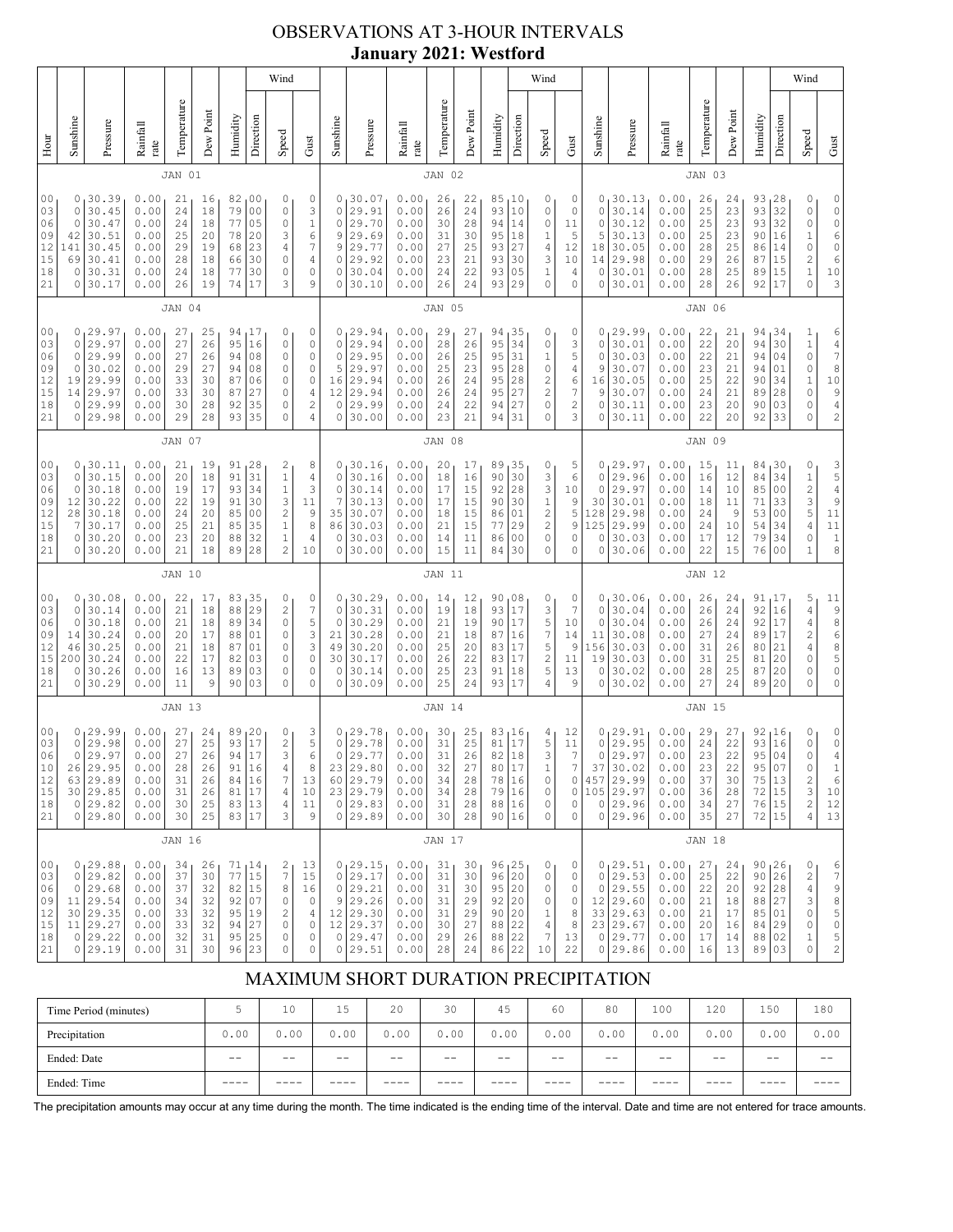## OBSERVATIONS AT 3-HOUR INTERVALS **January 2021: Westford**

|                                                          | Wind                                                                                                                                                                                                                                                                                                                                                                                                                                                                                                                                                                      |                                                                              |                                                              |                                                                             |                                                                              |                                              |                                                             |                                                                                                        |                                                                                     |                                                                                   |                                                                         |                                                              |                                                                                      |                                                                           |                                                               |                                                          | Wind                                                                                                |                                                                             |                                                              |                                                                         |                                                              |                                                  |                                                                                        |                                                                                    |                                               | Wind                                                                                                           |                                                                                                                                 |
|----------------------------------------------------------|---------------------------------------------------------------------------------------------------------------------------------------------------------------------------------------------------------------------------------------------------------------------------------------------------------------------------------------------------------------------------------------------------------------------------------------------------------------------------------------------------------------------------------------------------------------------------|------------------------------------------------------------------------------|--------------------------------------------------------------|-----------------------------------------------------------------------------|------------------------------------------------------------------------------|----------------------------------------------|-------------------------------------------------------------|--------------------------------------------------------------------------------------------------------|-------------------------------------------------------------------------------------|-----------------------------------------------------------------------------------|-------------------------------------------------------------------------|--------------------------------------------------------------|--------------------------------------------------------------------------------------|---------------------------------------------------------------------------|---------------------------------------------------------------|----------------------------------------------------------|-----------------------------------------------------------------------------------------------------|-----------------------------------------------------------------------------|--------------------------------------------------------------|-------------------------------------------------------------------------|--------------------------------------------------------------|--------------------------------------------------|----------------------------------------------------------------------------------------|------------------------------------------------------------------------------------|-----------------------------------------------|----------------------------------------------------------------------------------------------------------------|---------------------------------------------------------------------------------------------------------------------------------|
| Hour                                                     | Sunshine                                                                                                                                                                                                                                                                                                                                                                                                                                                                                                                                                                  | Pressure                                                                     | Rainfall<br>rate                                             | Temperature                                                                 | Dew Point                                                                    | Humidity                                     | Direction                                                   | Speed                                                                                                  | Gust                                                                                | Sunshine                                                                          | Pressure                                                                | Rainfall<br>rate                                             | Temperature                                                                          | Dew Point                                                                 | Humidity                                                      | Direction                                                | Speed                                                                                               | ${\rm Gust}$                                                                | Sunshine                                                     | Pressure                                                                | Rainfall<br>$_\mathrm{rate}$                                 | Temperature                                      | Dew Point                                                                              | Humidity                                                                           | Direction                                     | Speed                                                                                                          | Gust                                                                                                                            |
|                                                          |                                                                                                                                                                                                                                                                                                                                                                                                                                                                                                                                                                           |                                                                              |                                                              | <b>JAN 19</b>                                                               |                                                                              |                                              |                                                             |                                                                                                        |                                                                                     |                                                                                   |                                                                         |                                                              | <b>JAN 20</b>                                                                        |                                                                           |                                                               |                                                          |                                                                                                     |                                                                             |                                                              |                                                                         |                                                              | <b>JAN 21</b>                                    |                                                                                        |                                                                                    |                                               |                                                                                                                |                                                                                                                                 |
| 0 <sub>0</sub><br>03<br>06<br>09<br>12<br>15<br>18<br>21 | 0, 29.89<br>0.00<br>86,01<br>3<br>12<br>8<br>0<br>$\circ$<br>29.92<br>0.00<br>$\epsilon$<br>$\sqrt{4}$<br>90<br>02<br>$\mathbb O$<br>$\mathbb O$<br>29.96<br>0.00<br>5<br>3<br>$0\,4$<br>$\circ$<br>$\circ$<br>90<br>$\mathbb O$<br>30.00<br>0.00<br>$\overline{7}$<br>18<br>4<br>89<br>04<br>0<br>0<br>29.97<br>17<br>$\sqrt{4}$<br>10<br>62<br>0.00<br>21<br>16<br>82<br>18<br>$\mathbb O$<br>5<br>56 29.94<br>0.00<br>23<br>80<br>18<br>0 29.94<br>0.00<br>22<br>19<br>90<br>18<br>$\mathbf{1}$<br>4<br>3<br>$\overline{7}$<br>0 29.92<br>0.00<br>23<br>21<br>92<br>17 |                                                                              |                                                              |                                                                             |                                                                              |                                              | $\mathbb O$<br>$\mathbb O$<br>9<br>51<br>16<br>0<br>$\circ$ | 0, 29.88<br>29.87<br>29.84<br>29.85<br>29.86<br>29.92<br>29.99<br>29.98                                | 0.00<br>0.00<br>0.00<br>0.00<br>0.00<br>0.00<br>0.00<br>0.00                        | 24<br>23<br>22<br>22<br>22<br>19<br>11<br>6                                       | 23<br>21<br>20<br>20<br>18<br>14<br>6<br>$\overline{c}$                 | 94, 18<br>92<br>93<br>92<br>86<br>83<br>79<br>87             | 30<br>30<br>30<br>29<br>30<br>27<br>29                                               | 3<br>$\mathbb O$<br>$\mathbb O$<br>0<br>$\frac{2}{5}$<br>3<br>$\mathbb O$ | 6<br>3<br>$\mathbb O$<br>$\circ$<br>10<br>12<br>11<br>$\circ$ | $\circ$<br>$\circ$<br>7<br>21<br>5<br>$\circ$<br>$\circ$ | 0, 29.95<br>29.87<br>29.77<br>29.68<br>29.59<br>29.53<br>29.52<br>29.49                             | 0.00<br>0.00<br>0.00<br>0.00<br>0.00<br>0.00<br>0.00<br>0.00                | $-1$<br>$\overline{c}$<br>$10$<br>13<br>18<br>20<br>22<br>25 | $-4$<br>$-1$<br>$\epsilon$<br>10<br>15<br>17<br>19<br>22                | 86, 29<br>87<br>82<br>87<br>88<br>89<br>90<br>88             | 12<br>15<br>16<br>16<br>17<br>15<br>16           | 0<br>$\mathbb O$<br>$\epsilon$<br>$\overline{4}$<br>$\epsilon$<br>$\epsilon$<br>6<br>6 | $\mathbb O$<br>$\begin{matrix} 0 \\ 10 \end{matrix}$<br>12<br>15<br>13<br>16<br>23 |                                               |                                                                                                                |                                                                                                                                 |
|                                                          | <b>JAN 22</b>                                                                                                                                                                                                                                                                                                                                                                                                                                                                                                                                                             |                                                                              |                                                              |                                                                             |                                                                              |                                              | <b>JAN 23</b>                                               |                                                                                                        |                                                                                     |                                                                                   |                                                                         |                                                              |                                                                                      | JAN 24                                                                    |                                                               |                                                          |                                                                                                     |                                                                             |                                                              |                                                                         |                                                              |                                                  |                                                                                        |                                                                                    |                                               |                                                                                                                |                                                                                                                                 |
| 0 <sub>0</sub><br>03<br>06<br>09<br>12<br>15<br>18<br>21 | $\circ$<br>$\circ$<br>0<br>53<br>0                                                                                                                                                                                                                                                                                                                                                                                                                                                                                                                                        | 0, 29.48<br>29.48<br>29.49<br>29.56<br>29.60<br>54 29.64<br>29.73<br>0 29.79 | 0.00<br>0.00<br>0.00<br>0.00<br>0.00<br>0.00<br>0.00<br>0.00 | 27<br>28<br>28<br>29<br>29<br>29<br>23<br>18                                | 23<br>25<br>25<br>26<br>25<br>22<br>18<br>14                                 | 91<br>90<br>91<br>84<br>76<br>80<br>81       | 86,18<br>16<br>17<br>24<br>27<br>28<br>33<br>21             | 6<br>6<br>5<br>5<br>$\mathbb O$<br>$\sqrt{4}$<br>$\mathbb O$<br>$\Omega$                               | 15<br>11<br>$\mathsf 9$<br>9<br>$\epsilon$<br>$\,$ 8 $\,$<br>$\sqrt{4}$<br>3        | $\circ$<br>$\circ$<br>35<br>97<br>81<br>$\mathbb O$<br>$\circ$                    | 0, 29.82<br>29.86<br>29.91<br>29.98<br>30.00<br>30.03<br>30.10<br>30.12 | 0.00<br>0.00<br>0.00<br>0.00<br>0.00<br>0.00<br>0.00<br>0.00 | 16<br>14<br>9<br>8<br>11<br>10<br>5<br>$\epsilon$                                    | 13<br>10<br>$\epsilon$<br>3<br>$\frac{3}{3}$<br>$-1$<br>$\Omega$          | 85<br>87<br>84<br>80<br>72<br>73<br>76<br>76                  | 127<br>29<br>27<br>29<br>29<br>30<br>27<br>27            | 7<br>$\mathbb O$<br>3<br>$\mathbf 5$<br>6<br>6<br>6<br>2                                            | 12<br>$\overline{7}$<br>12<br>13<br>12<br>14<br>13<br>12                    | $\circ$<br>$\circ$<br>14<br>545<br>332<br>$\circ$<br>$\circ$ | 0, 30.10<br>30.11<br>30.13<br>30.14<br>30.10<br>30.09<br>30.13<br>30.13 | 0.00<br>0.00<br>0.00<br>0.00<br>0.00<br>0.00<br>0.00<br>0.00 | 3<br>3<br>3<br>6<br>12<br>14<br>10<br>7          | $-1$<br>$-3$<br>$-2$<br>$-2$<br>3<br>5<br>3<br>$\mathbf{1}$                            | 81<br>78<br>76<br>70<br>66<br>66<br>71<br>77                                       | 127<br>25<br>27<br>26<br>28<br>32<br>33<br>02 | $\overline{\mathbf{c}}$<br>$\overline{5}$<br>9<br>$\overline{7}$<br>11<br>$\overline{4}$<br>$\circ$<br>$\circ$ | 11<br>$\overline{11}$<br>15<br>12<br>21<br>$1\,1$<br>$\begin{array}{c} 4 \\ 2 \end{array}$                                      |
|                                                          | <b>JAN 25</b>                                                                                                                                                                                                                                                                                                                                                                                                                                                                                                                                                             |                                                                              |                                                              |                                                                             |                                                                              |                                              |                                                             | <b>JAN 26</b>                                                                                          |                                                                                     |                                                                                   |                                                                         |                                                              |                                                                                      |                                                                           |                                                               |                                                          |                                                                                                     | <b>JAN 27</b>                                                               |                                                              |                                                                         |                                                              |                                                  |                                                                                        |                                                                                    |                                               |                                                                                                                |                                                                                                                                 |
| 00<br>03<br>06<br>09<br>12<br>15<br>18<br>21             | $\circ$<br>$\circ$<br>16<br>51<br>283<br>0<br>0                                                                                                                                                                                                                                                                                                                                                                                                                                                                                                                           | 0, 30.12<br>30.13<br>30.15<br>30.15<br>30.13<br>30.12<br>30.10<br> 30.13     | 0.00<br>0.00<br>0.00<br>0.00<br>0.00<br>0.00<br>0.00<br>0.00 | 5<br>$\overline{4}$<br>$\overline{c}$<br>$\epsilon$<br>18<br>23<br>18<br>15 | $\overline{\mathbf{c}}$<br>$\mathbf{1}$<br>$-1$<br>3<br>12<br>15<br>13<br>13 | 85<br>86<br>88<br>90<br>76<br>71<br>81<br>89 | 02<br>02<br>02<br>02<br>23<br>18<br>05<br>05                | 0<br>$\circ$<br>$\mathbb O$<br>$\mathbb O$<br>$\mathbb O$<br>$\mathbb O$<br>$\circ$<br>$\circ$         | 0<br>$\mathbb O$<br>$\mathbb O$<br>$\circ$<br>5<br>$\sqrt{4}$<br>$\circ$<br>$\circ$ | $\circ$<br>$\circ$<br>11<br>563<br>26<br>$\circ$<br>0                             | 0, 30.11<br>30.09<br>30.09<br>30.08<br>30.01<br>29.94<br>29.92<br>29.90 | 0.00<br>0.00<br>0.00<br>0.00<br>0.00<br>0.00<br>0.00<br>0.00 | 17<br>18<br>19<br>17<br>29<br>29<br>26<br>24                                         | 15<br>16<br>15<br>15<br>20<br>21<br>20<br>22                              | 90, 11<br>90<br>85<br>91<br>68<br>70<br>78<br>90              | 11<br> 13<br> 13<br>32<br>26<br>16<br>16                 | 0<br>$\mathbb O$<br>$\mathbb O$<br>$\mathbb O$<br>$\,1$<br>$\mathbb O$<br>3<br>0                    | 0<br>0<br>$\mathbb O$<br>$\,1$<br>6<br>3<br>$\boldsymbol{7}$<br>$\mathbb O$ | $\circ$<br>$\circ$<br>28<br>40<br>11<br>$\circ$<br>$\circ$   | 0, 29.86<br>29.88<br>29.94<br>29.99<br>30.03<br>30.07<br>30.10<br>30.11 | 0.00<br>0.00<br>0.00<br>0.00<br>0.00<br>0.00<br>0.00<br>0.00 | 24<br>24<br>23<br>25<br>24<br>23<br>22<br>22     | 22<br>21<br>21<br>23<br>21<br>20<br>20<br>20                                           | 92<br>91<br>92<br>90<br>88<br>91<br>93<br>93 23                                    | 16<br>16<br>16<br>16<br>26<br>31<br>35        | 0<br>$\mathbb O$<br>$\circ$<br>$\circ$<br>$\circ$<br>$\circ$<br>$\mathbb O$<br>$\circ$                         | $\mathsf{O}\xspace$<br>$\begin{matrix} 0 \\ 0 \end{matrix}$<br>$\circ$<br>$\begin{array}{c} 4 \\ 5 \\ 0 \end{array}$<br>$\,1\,$ |
|                                                          |                                                                                                                                                                                                                                                                                                                                                                                                                                                                                                                                                                           |                                                                              |                                                              | <b>JAN 28</b>                                                               |                                                                              |                                              |                                                             |                                                                                                        |                                                                                     |                                                                                   |                                                                         |                                                              | <b>JAN 29</b>                                                                        |                                                                           |                                                               |                                                          |                                                                                                     |                                                                             |                                                              |                                                                         |                                                              | JAN 30                                           |                                                                                        |                                                                                    |                                               |                                                                                                                |                                                                                                                                 |
| 00<br>03<br>06<br>09<br>12<br>15<br>18<br>21             | $\circ$<br>$\circ$<br>28 <br>88<br>33<br>0                                                                                                                                                                                                                                                                                                                                                                                                                                                                                                                                | 0, 30.11<br>30.09<br>30.08<br>30.12<br>30.09<br>30.08<br>30.11<br>0 30.10    | 0.00<br>0.00<br>0.00<br>0.00<br>0.00<br>0.00<br>0.00<br>0.00 | 21<br>20<br>18<br>18<br>19<br>16<br>12<br>8                                 | 18<br>17<br>15<br>14<br>13<br>9<br>5<br>$\overline{c}$                       | 91<br>85<br>88<br>84<br>77<br>74<br>75<br>77 | 134<br>02<br>27<br>27<br>27<br>28<br>27<br>28               | 0<br>$\circ$<br>$\mathbb O$<br>$\overline{c}$<br>$\sqrt{2}$<br>$\overline{4}$<br>$\boldsymbol{7}$<br>6 | 0<br>9<br>4<br>6<br>$\,8\,$<br>11<br>14<br>19                                       | 0 <sub>1</sub><br>$\circ$<br>$\mathbf 0$<br>56<br>148<br>72<br>$\circ$<br>$\circ$ | 30.08<br>30.07<br>30.10<br>30.14<br>30.14<br>30.16<br>30.22<br>30.25    | 0.00<br>0.00<br>0.00<br>0.00<br>0.00<br>0.00<br>0.00<br>0.00 | 3<br>$-1$<br>$-2$<br>$-1$<br>$\overline{4}$<br>5<br>$\overline{c}$<br>$\overline{4}$ | $-3$<br>$-5$<br>$-6$<br>$-6$<br>$-2$<br>$-2$<br>$-3$<br>$-2$              | 75<br>81<br>81<br>80<br>73<br>73<br>78<br>77                  | 126<br>27<br>28<br>28<br>32<br>28<br>32<br>26            | 8<br>$\boldsymbol{7}$<br>$\sqrt{4}$<br>$\sqrt{2}$<br>3<br>$\sqrt{2}$<br>$\mathbb O$<br>$\mathbf{1}$ | 19<br>14<br>14<br>12<br>12<br>8<br>$\sqrt{4}$<br>$\epsilon$                 | $\circ$<br>$\circ$<br>54<br>100<br>346<br>$\circ$<br>0       | 0, 30.24<br>30.24<br>30.25<br>30.29<br>30.30<br>30.30<br>30.34<br>30.38 | 0.00<br>0.00<br>0.00<br>0.00<br>0.00<br>0.00<br>0.00<br>0.00 | 4<br>4<br>3<br>4<br>5<br>8<br>$\sqrt{2}$<br>$-1$ | $-1$<br>$-1$<br>$-1$<br>$-0$<br>$-2$<br>$-1$<br>$-3$<br>$-5$                           | 79<br>79<br>83<br>82<br>72<br>67<br>80<br>85                                       | 29<br>28<br>28<br>27<br>29<br>31<br>35<br>01  | $\frac{2}{3}$<br>3<br>$\circ$<br>5<br>$\overline{\mathbf{c}}$<br>$\mathbf 1$<br>$\circ$                        | 10<br>12<br>$\begin{smallmatrix}1&0\\8\end{smallmatrix}$<br>$1\,1$<br>$\begin{array}{c} 9 \\ 6 \end{array}$<br>$\circ$          |
|                                                          |                                                                                                                                                                                                                                                                                                                                                                                                                                                                                                                                                                           |                                                                              |                                                              | <b>JAN 31</b>                                                               |                                                                              |                                              |                                                             |                                                                                                        |                                                                                     |                                                                                   |                                                                         |                                                              |                                                                                      |                                                                           |                                                               |                                                          |                                                                                                     |                                                                             |                                                              |                                                                         |                                                              |                                                  |                                                                                        |                                                                                    |                                               |                                                                                                                |                                                                                                                                 |
| 00<br>03<br>06<br>09<br>12<br>15<br>18<br>21             | $\circ$<br>$\circ$<br>21<br>664<br>211<br>$\circ$<br>$\circ$                                                                                                                                                                                                                                                                                                                                                                                                                                                                                                              | 0, 30.34<br>30.37<br>30.38<br>30.38<br>30.36<br>30.30<br>30.31<br>30.30      | 0.00<br>0.00<br>0.00<br>0.00<br>0.00<br>0.00<br>0.00<br>0.00 | $-4$<br>$\mathbb O$<br>$-7$<br>$-2$<br>12<br>15<br>5<br>$-2$                | $-7$<br>$-3$<br>$-11$<br>$-5$<br>3<br>$\sqrt{4}$<br>$-2$<br>$-5$             | 86<br>87<br>83<br>88<br>67<br>62<br>75<br>87 | 01<br>01<br>01<br>01<br>35<br>32<br>31<br>31                | 0<br>$\circ$<br>$\mathbb O$<br>$\mathbb O$<br>$\circ$<br>$\mathbf 1$<br>$\circ$<br>$\Omega$            | $\circ$<br>$\mathbb O$<br>$\circ$<br>$\circ$<br>3<br>5<br>$\circ$<br>$\circ$        |                                                                                   |                                                                         |                                                              |                                                                                      |                                                                           |                                                               |                                                          |                                                                                                     |                                                                             |                                                              |                                                                         |                                                              |                                                  |                                                                                        |                                                                                    |                                               |                                                                                                                |                                                                                                                                 |

NOTES:<br>Units: Temperature=°F, Wind=mph, Pressure=Inches Hg, Precipitation=inches.<br>Units: Temperature=°F, Wind=mph, Pressure=Inches Hg, Precipitation=inches.<br>
Yind Direction: Directions are those from which the wind is blow

## WEATHER NOTES SUMMARY BY HOUR

|    |                                                          |                                          | Averages                                                                     | Resultant<br>Wind                            |                                              |                                              |                                                      |                                              |                                                      |
|----|----------------------------------------------------------|------------------------------------------|------------------------------------------------------------------------------|----------------------------------------------|----------------------------------------------|----------------------------------------------|------------------------------------------------------|----------------------------------------------|------------------------------------------------------|
| ì. | Hour                                                     | Sunshine                                 | Pressure                                                                     | Temperature                                  | Dew Point                                    | Humidity                                     | Wind Speed                                           | Direction                                    | Speed                                                |
|    | 0 <sub>0</sub><br>03<br>06<br>09<br>12<br>15<br>18<br>21 | 0<br>0<br>0<br>19<br>123<br>75<br>0<br>0 | 29.980<br>29.981<br>29.978<br>29.996<br>29.970<br>29.966<br>29.991<br>29.994 | 19<br>19<br>19<br>19<br>23<br>24<br>20<br>19 | 16<br>16<br>16<br>16<br>18<br>18<br>16<br>16 | 87<br>88<br>88<br>88<br>81<br>79<br>84<br>86 | 1.4<br>1.7<br>2.1<br>1.8<br>2.6<br>2.0<br>1.5<br>1.5 | 23<br>22<br>22<br>24<br>26<br>27<br>22<br>21 | 0.8<br>0.9<br>1.0<br>1.0<br>1.1<br>1.0<br>0.8<br>1.0 |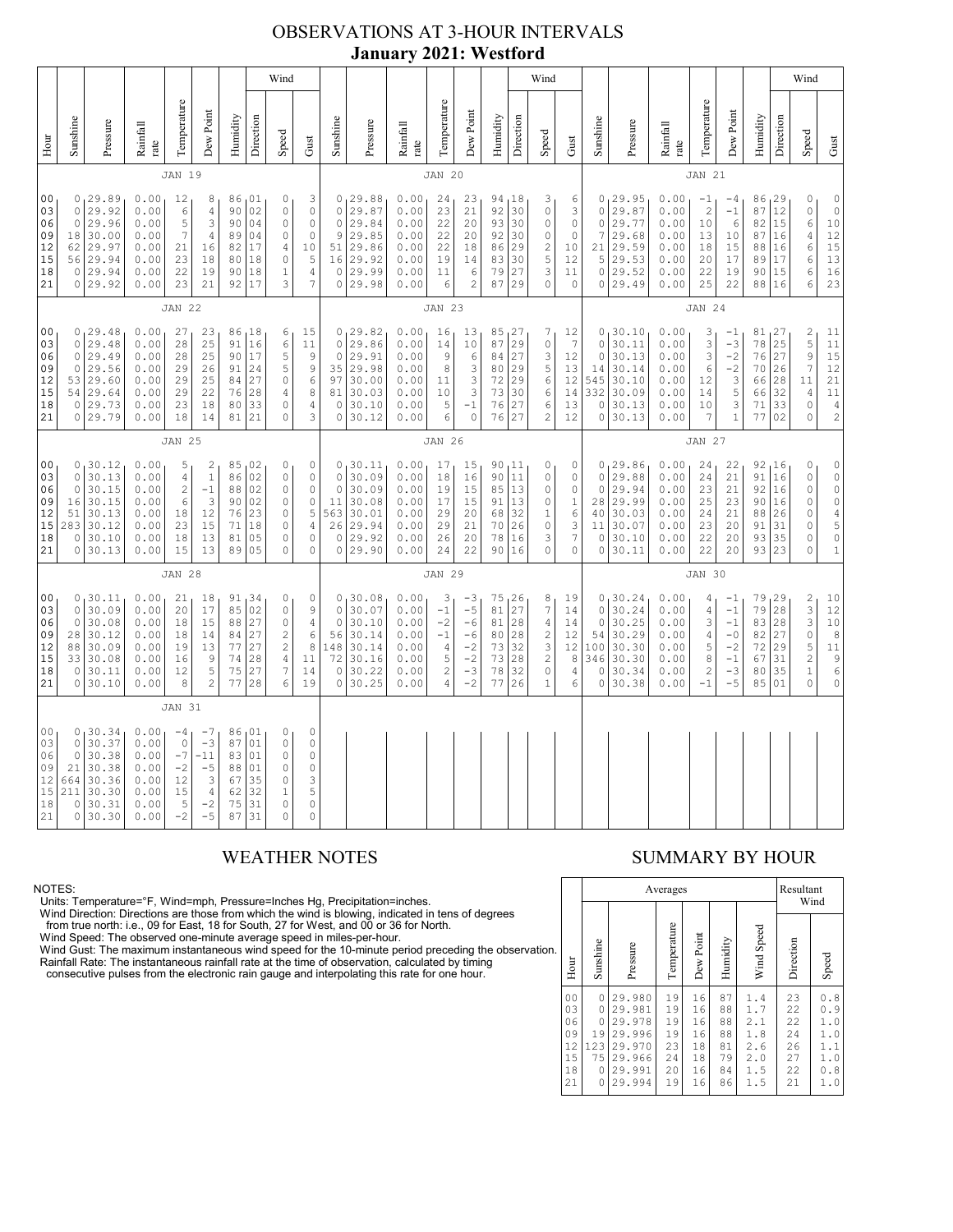# HOURLY PRECIPITATION (Water Equivalent) **January 2021: Westford**

| Date                                    |                                                                                                                                                                                                                                     | A.M. Hour Ending at |    |    |    |    |    |    |    |    |    |    |    |    |    | P.M. Hour Ending at |    |    |    |    |    |    |    |        |                                                           |  |  |  |
|-----------------------------------------|-------------------------------------------------------------------------------------------------------------------------------------------------------------------------------------------------------------------------------------|---------------------|----|----|----|----|----|----|----|----|----|----|----|----|----|---------------------|----|----|----|----|----|----|----|--------|-----------------------------------------------------------|--|--|--|
|                                         | 01                                                                                                                                                                                                                                  | 02                  | 03 | 04 | 05 | 06 | 07 | 08 | 09 | 10 | 11 | 12 | 01 | 02 | 03 | 04                  | 05 | 06 | 07 | 08 | 09 | 10 | 11 | $12\,$ | $_{\rm {Date}}$                                           |  |  |  |
| 01<br>$0\,2$<br>03<br>04<br>05          |                                                                                                                                                                                                                                     |                     |    |    |    |    |    |    |    |    |    |    |    |    |    |                     |    |    |    |    |    |    |    |        | $0\,1$<br>$02$<br>$03$<br>$04$<br>$05$                    |  |  |  |
| 06<br>07<br>$0\,8$<br>09<br>$10$        |                                                                                                                                                                                                                                     |                     |    |    |    |    |    |    |    |    |    |    |    |    |    |                     |    |    |    |    |    |    |    |        | 06<br>07<br>08<br>09<br>09<br>10                          |  |  |  |
| 11<br>$12$<br>$13$<br>$1\,4$<br>15      |                                                                                                                                                                                                                                     |                     |    |    |    |    |    |    |    |    |    |    |    |    |    |                     |    |    |    |    |    |    |    |        | $\begin{array}{c} 11 \\ 12 \\ 13 \\ 14 \\ 15 \end{array}$ |  |  |  |
| 16<br>17<br>$1\,8$<br>19<br>20          |                                                                                                                                                                                                                                     |                     |    |    |    |    |    |    |    |    |    |    |    |    |    |                     |    |    |    |    |    |    |    |        | $\begin{array}{c} 16 \\ 17 \\ 18 \\ 19 \\ 20 \end{array}$ |  |  |  |
| 21<br>22<br>$\frac{23}{24}$<br>25       |                                                                                                                                                                                                                                     |                     |    |    |    |    |    |    |    |    |    |    |    |    |    |                     |    |    |    |    |    |    |    |        |                                                           |  |  |  |
| $\frac{26}{27}$<br>$2\,8$<br>29<br>$30$ |                                                                                                                                                                                                                                     |                     |    |    |    |    |    |    |    |    |    |    |    |    |    |                     |    |    |    |    |    |    |    |        | 26<br>27<br>28<br>29<br>29<br>30                          |  |  |  |
| 31                                      |                                                                                                                                                                                                                                     |                     |    |    |    |    |    |    |    |    |    |    |    |    |    |                     |    |    |    |    |    |    |    |        | 31                                                        |  |  |  |
|                                         | $_{\rm sum}$   0 . 00   0 . 00   0 . 00   0 . 00   0 . 00   0 . 00   0 . 00   0 . 00   0 . 00   0 . 00   0 . 00   0 . 00   0 . 00   0 . 00   0 . 00   0 . 00   0 . 00   0 . 00   0 . 00   0 . 00   0 . 00   0 . 00   0 . 00   0 . 0 |                     |    |    |    |    |    |    |    |    |    |    |    |    |    |                     |    |    |    |    |    |    |    |        |                                                           |  |  |  |

During a frozen precipitation event, hourly precipitation totals may not be recorded. In this case, daily amounts are typically entered in the last column (hour ending at 12 A.M.)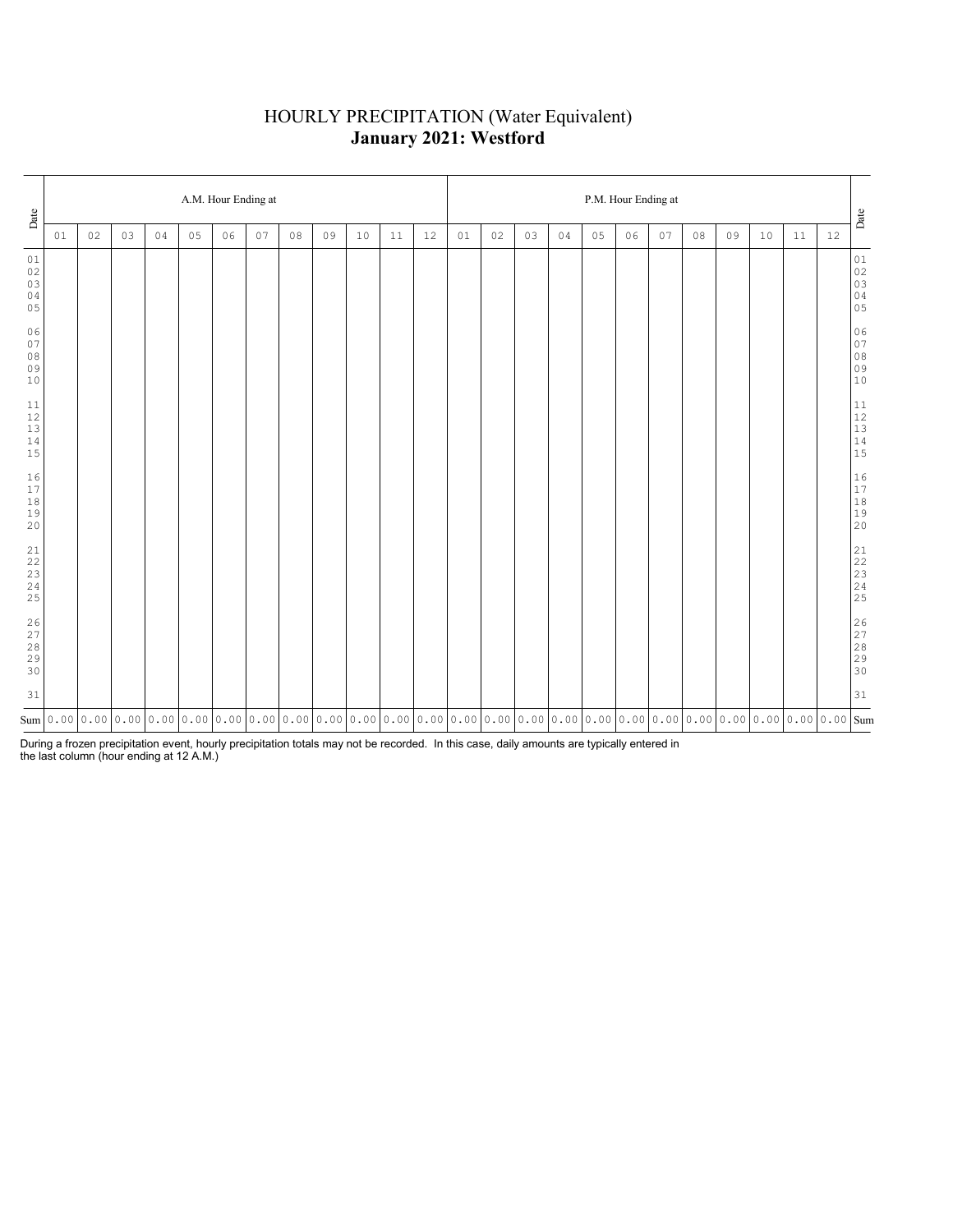### HOUR-BY-HOUR DATA **January 2021: Westford**